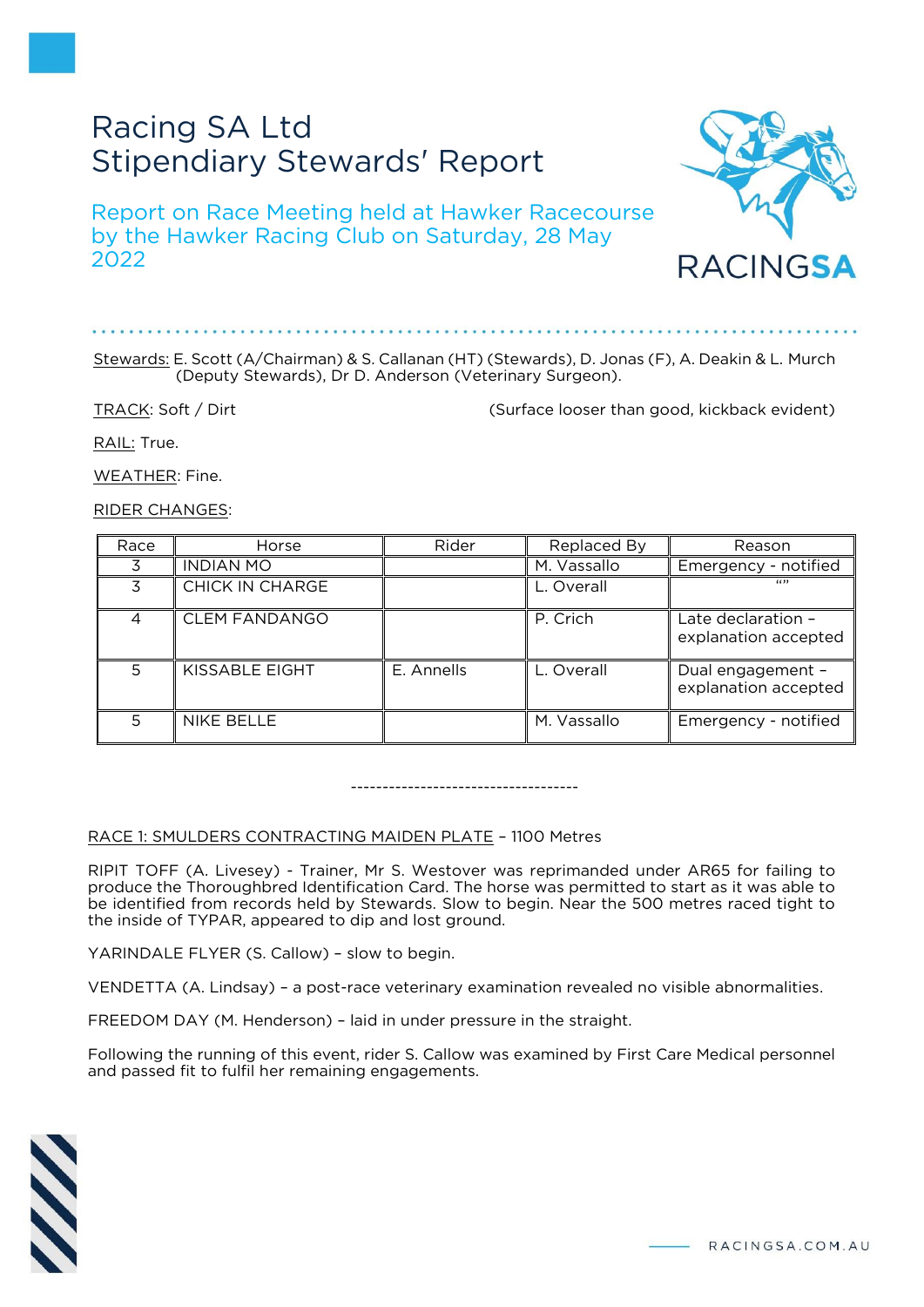### RACE 2: ELDERS MAIDEN PLATE – 1400 Metres

HILL ROAD RAIDER (L. Overall) - Stewards acceded to a request by Trainer, Mr M. McClean on Thursday, 26 May 2022 to allow HILL ROAD RAIDER to race equipped with a tongue tie.

APACHE KISS (A. Lindsay) – slow to begin and failed to muster any speed in the early stages of the event.

#### RACE 3: HAWKER EARTHMOVERS RATING 0-52 HANDICAP – 1400 Metres

TONY'S REWARD (S. Callow) - jumped away awkwardly. Near the 500 metres raced in restricted room to the inside of MOSS THE BOSS, which was inclined to lay in and behind SLIPPED UP for a short distance.

GRIMESY (A. Lindsay) – jumped away awkwardly and shorty after lost ground. Rider explained the gelding attempted to buck and as a result lost ground. Raced keenly in the middle stages of the event. Near the 300 metres became awkwardly placed on the heels of INDIAN MO and was obliged to shift out to obtain clear running.

IT'S NEVER ENUFF (J. Doyle) – a post-race veterinary examination revealed no visible abnormalities.

CHICK IN CHARGE (L. Overall) – Stewards permitted L. Overall to ride the mare 1.0 kg over its declared weight of 55.0 kg as no other rider was available and L. Overall's minimum riding weight is 56.0 kg. Laid in under pressure in the straight. A post-race veterinary examination revealed no visible abnormalities.

#### RACE 4: NORTHPOINT TOYOTA HAWKER CUP – 1750 Metres

HARBOURING (A. Lindsay) - underwent a pre-race veterinary examination on arrival on course as it raced on Wednesday, 25 May 2022 and was passed fit to race. Jumped away awkwardly, shifted in and contacted CLEM FANDANGO. Rider reported that the gelding laid in throughout the event. A post-race veterinary examination revealed no visible abnormalities.

SIZZLING BULLET (M. Henderson) - Stewards permitted M. Henderson to ride the gelding 1.0 kg over its declared weight of 55.0 kg.

CLEM FANDANGO (P. Crich) – contacted on jumping away by HARBOURING, which shifted in. A post-race veterinary examination revealed no visible abnormalities.

#### RACE 5: TARUGA MINERALS LTD BENCHMARK 58 HANDICAP – 1100 Metres

CASE CLOSED (P. Crich) – hung out rounding the home turn.

CRIMSON ROSE (M. Henderson) – rider reported that the mare laid in, in the straight.

VIETTI (S. Callow) - jumped away awkwardly.

KISSABLE EIGHT (L. Overall) - Stewards permitted L. Overall to ride the mare 1.0 kg over its declared weight of 55.0 kg as no other rider was available and L. Overall's minimum riding weight is 56.0 kg. A post-race veterinary examination revealed no visible abnormalities.

GEANDGE (A. Lindsay) – on weighing out Stewards permitted A. Lindsay to ride the mare 0.5 kg over its declared weight of 55.0 kg as there was no rider available. A. Lindsay pleaded guilty to a charge of under 190(3) and was fined \$100. A post-race veterinary examination revealed no visible abnormalities.

Following the running of this event, rider S. Callow was examined by First Care Medical personnel and was advised she will be required to submit a Medical Clearance prior to riding again.